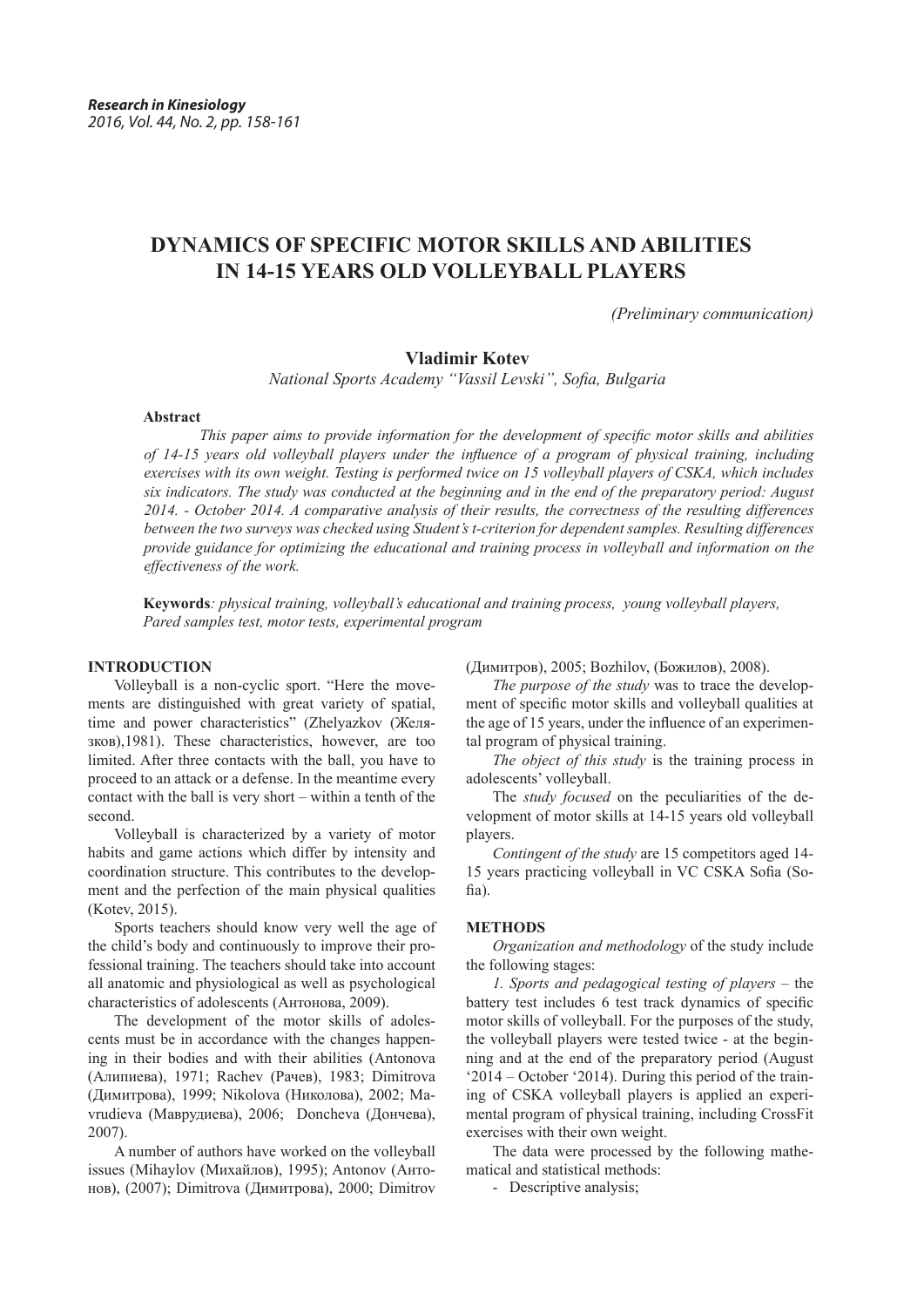| Indicators                              | Measure | Accuracy of<br>measurement | Increase<br>direction |
|-----------------------------------------|---------|----------------------------|-----------------------|
| Vertical jump                           | cm      | 1,00                       |                       |
| Jump with pace                          | cm      | 1,00                       |                       |
| Crunches for 30 seconds                 | reps    | 1,00                       |                       |
| Jumps to a certain height in 30 seconds | reps    | 1,00                       |                       |
| Special speed                           | sec     | 0.01                       |                       |
| Speed-strength endurance                | sec     | 0.01                       |                       |

*Table 1. Studied indicators*

- Comparative Student's t-test for dependent samples, at a high guarantee probability Pt  $\geq$  95%.

### **RESULTS AND DISCUSSION**

Compared to the average level of the studied signs of volleyball players in the first and second testing, thereby tracking the changes occurring under the influence of experimental work done. The resulting differences in average levels between the two surveys were checked for statistical reliability using comparative Student's t-criterion for dependent samples at high guaranteed probability Pt> 95%.

Table 2. and 3. presented the results of the volleyball players study group, giving information on the level of their specific motor skills. The first of these are the results of volleyball players at the beginning of our study, and the second - their achievements after the two held training processes.

When comparing the indicator №1 "Vertical jump" it is seen that at the end of the study the results are significantly higher. Average group has improved its performance by 3.47 cm, as early X1=36.40 cm, while X2=39.87cm. The maximum achievement in the first study was 45 cm, and the second  $-50$  cm. Work during the preparatory period has significantly increased the explosive force of lower limbs and jumping skills of the competitors.

The results at the end of the study on "vertical jump after stepping" also have risen. It is seen a great growth even at the minimum values. The weakest performance in the first testing is Xmin=28 cm, and the second – Xmin=34 cm. The difference of 6 cm. undeniably proves the positive impact of the work on explosive power of the lower limbs of volleyball. The average score in the beginning  $X1=41.40$  cm. And at the end  $X2=45.73$  cm.

These two tests that are specific to volleyball prove

the positive effect of training work and proper guidance of the training of the athletes to increase the specific explosive force of their legs and jump skills.

Next motor quality, which aims to work for the physical training of youth volleyball players, is the explosive power of the abdominal muscles. In volleyball, it is an important factor in the performance of some of the basic elements of the game - a kick-in and the knock. Information about its level gives the test "crunches for 30 seconds".

At the beginning of the study the average of the results for this indicator is  $X1=24.20$  reps. The minimum number of sit-ups made for the allotted time Xmin=16 reps. And the maximum X max=29. At the end of the preparatory period volleyball showed significantly better results  $- X$  min=24 reps  $X$  max=35 reps. The average value of the group is X2=30,13reps. The results clearly show that the attached program has had a positive development of the explosive power of the abdominal muscles, which should lead to an improvement of certain elements of the art of the game, as the initial shock and crash.

Another important quality for the volleyball players motoric is jumping endurance. Measured by test "jumps to a certain height in 30 seconds," it gives us information as jumping skills of the volleyball players and the speed of the nerve impulse muscle.

In the study group of CSKA volleyball team players the initial average was X1=51.67 reps and at the end X2=62.27 reps. In this test impresses the big difference in peak values between the two studies - initially Xmax=59 reps. While the end result is maximum Xmax=78 reps. The training work and characteristic of this dynamic age physical development have contributed to the large growth of the results at the end of the study.

*Table 2. Descriptive statistics – first testing (August'2014)*

| Indicators                              | R     | Min   | Max   | Mean  | S    |       | As      | Еx      |
|-----------------------------------------|-------|-------|-------|-------|------|-------|---------|---------|
| Vertical jump                           | 19    | 26    | 45    | 36.40 | 4,97 | 13.65 | $-0.34$ | $-0.05$ |
| Jump with pace                          | 22    | 28    | 50    | 41,40 | 5,32 | 12,84 | $-1.18$ | 2,27    |
| Special speed                           | 13    | 16    | 29    | 24.20 | 2,93 | 12,12 | $-1.42$ | 2,89    |
| Crunches for 30 seconds                 | 19    | 40    | 59    | 51,67 | 4,79 | 9.27  | $-0.86$ | 1,55    |
| Jumps to a certain height in 30 seconds | 4.26  | 24.32 | 28,58 | 26,04 | 1,37 | 5,25  | 0.77    | $-0,49$ |
| Speed-strength endurance                | 15.48 | 72.68 | 88,16 | 78.26 | 4.45 | 5.69  | 0.84    | 0,11    |
|                                         |       |       |       |       |      |       |         |         |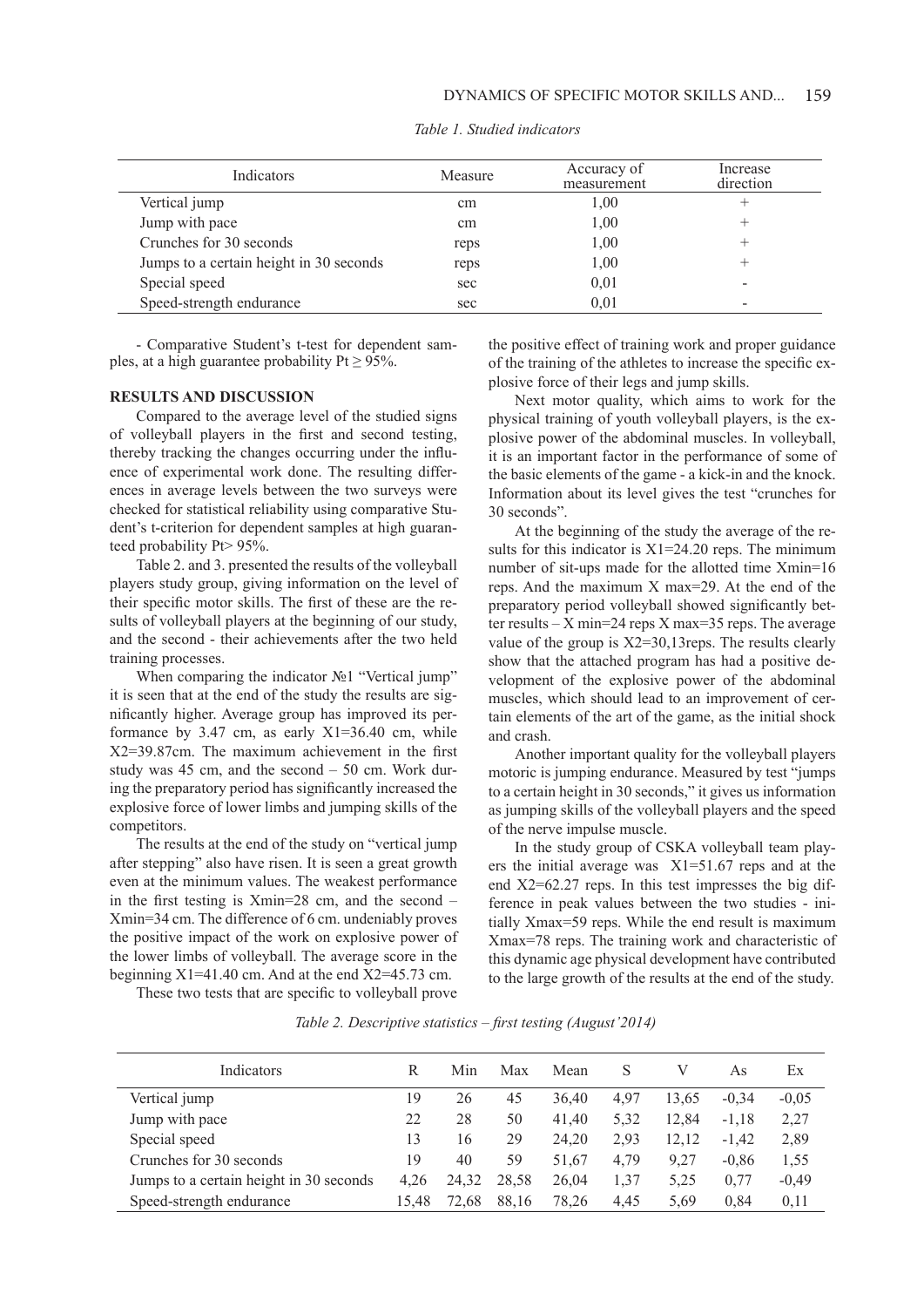## 160 *V. Kotev*

*Table 3. Descriptive statistics – second testing (October'2014)*

| Indicators                              | R     | Min   | Max   | Mean  | S    | V     | As      | Ex      |
|-----------------------------------------|-------|-------|-------|-------|------|-------|---------|---------|
| Vertical jump                           | 21    | 29    | 50    | 39.87 | 5,87 | 14.71 | 0.04    | $-0.63$ |
| Jump with pace                          | 21    | 34    | 55    | 45.73 | 5.62 | 12,30 | $-0.12$ | 0,24    |
| Crunches for 30 seconds                 | 11    | 24    | 35    | 30.13 | 3,23 | 10.71 | $-0.18$ | $-0,74$ |
| Jumps to a certain height in 30 seconds | 28    | 50    | 78    | 62.27 | 8.61 | 13.82 | 0,37    | $-1,10$ |
| Special speed                           | 5,23  | 20.73 | 25.96 | 23.34 | 1.64 | 7.04  | 0.20    | $-0,74$ |
| Speed-strength endurance                | 18.42 | 63.55 | 81.97 | 72.01 | 5.53 | 7.69  | 0,27    | $-0,65$ |

*Table 4. Credibility of growth results.*

|                                         | I testing |      | II testing |      |         |          |      |        |
|-----------------------------------------|-----------|------|------------|------|---------|----------|------|--------|
| Indicators                              | Mean      | S    | Mean       | S    | d       | $d\%$    |      | P(t)   |
| Vertical jump                           | 36.40     | 4,97 | 39,87      | 5.87 | 3.47    | 9.53     | 4.38 | 99,94  |
| Jump with pace                          | 41.40     | 5,32 | 45,73      | 5,62 | 4,33    | 10,46    | 5,48 | 99,99  |
| Crunches for 30 seconds                 | 24,20     | 2.93 | 30,13      | 3.23 | 5.93    | 24.50    | 5,34 | 99,99  |
| Jumps to a certain height in 30 seconds | 51,67     | 4,79 | 62,27      | 8.61 | 10.60   | 20,51    | 4,35 | 99,93  |
| Special speed                           | 26,04     | 1,37 | 23,34      | 1,64 | $-2,70$ | $-10.37$ | 9.08 | 100,00 |
| Speed-strength endurance                | 78,26     | 4,45 | 72,01      | 5.53 | $-6.25$ | $-7.99$  | 6.73 | 100,00 |

The special speed of the surveyed players is also positively influenced by the experimental training loads. There is an average growth of results with 2.70 sec. In the first testing average performance is X1=26.04 sec., and the second testing  $- X2 = 23.34$  sec. After a twomonth training it impacts greatly and increase the minimum as well as the maximum score of volleyball.

The last line of the analysis is in terms of speedstrength endurance. In our study, it is measured using special speed test which was calculated as the sum of three tests of volleyball. This yields information about their level of speed-strength endurance and speed-recreational processes. It is seen that the difference between the first and second testing is significant. At the end of the study the adolescent volleyball players show better results in an average of 6.25 sec. The best achievement is Xmax=63,55 sec., And the weakest Xmin=81.97 sec. It could say that the training is equally taking effect on all players, when each of them has grown results with about 6 seconds.

The existence of differences between the average levels of both studies, in itself, not sufficient to make serious conclusions before being checked their importance. For this purpose is attached comparative t-Student test for dependent samples, with high probability warranty Pt≥95%.

Comparing the obtained values of the t-critical criteria with the sample, which in this case is t $\alpha$ =2.15 we found that by all investigated indicators the alternative hypothesis has been confirmed (Table 4.). The empirical values of criteria (temp) ranged from 4.35 to 9.08. High guarantee probability (Pt≥95%) can be argued that the resulting differences at the end of our study are statistically significant and demonstrate the effectiveness of experimentation of our program for physical training. Implementation and training with adolescent's 14-15 years old volleyball players positively influence toward our study signs. There is a significant growth of volleyball results regarding explosive power of the lower limbs and abdominal muscles, special speed of movement, speed – power and jumping endurance.

#### **CONCLUSIONS**

1. Descriptive statistics and results at the end of our study show a positive development of specific motor skills and abilities of volleyball competitors.

2. Applications in the physical training of 14-15 year volleyball players' exercises with own weight significantly improves their speed, power and jumping endurance, speed and special explosive power of the abdominal muscles and legs.

3. The calculation of the Student's t-criterion for dependent samples proved that any changes occurred as a result of the impact of the specialized training program are significant and supported with high probability warranty. Its implementation has led to significant growth of the tested indicators.

4. We recommend that when working on physical training of the youth volleyball players to include the Cross Fit exercises with its own weight, since their effectiveness is proven and reliable.

#### **REFERENCES**

Алипиева, В. (1971). *Физическо развитие и физическа работоспособност на учениците – база за целенасочено моделиране на учебния процес по физическо възпитание* [Physical development and physical performance of students - the basis for targeted modeling of the learning process in physical education. In Bulgarian.] (Unpulished